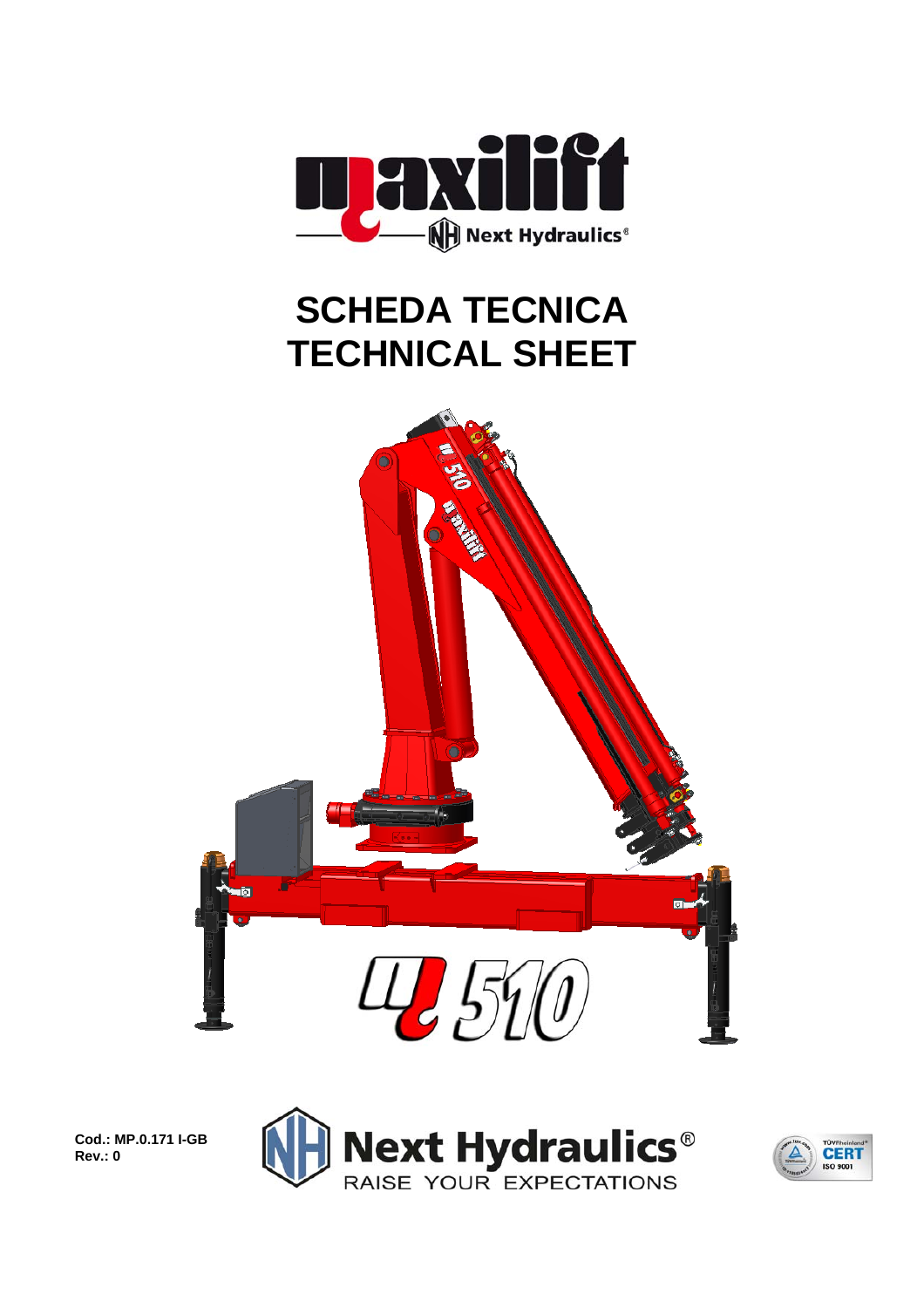







| <b>DIMENSIONI - DIMENSIONS</b> |      |           |           |     |      |  |  |
|--------------------------------|------|-----------|-----------|-----|------|--|--|
| <b>GRU - CRANE</b>             | А    | <b>B1</b> | <b>B2</b> | C   | D    |  |  |
| <b>ML 510.2</b>                | 1830 | 1380      | 1395      | 445 | 1565 |  |  |
| <b>ML 510.3</b>                | 1830 | 1380      | 1395      | 445 | 1565 |  |  |
| <b>ML 510L.2</b>               | 1790 | 1510      | 1525      | 445 | 1610 |  |  |
| <b>ML 510L.3</b>               | 1790 | 1510      | 1525      | 445 | 1610 |  |  |
| <b>ML 510L.4</b>               | 1790 | 1510      | 1525      | 445 | 1610 |  |  |

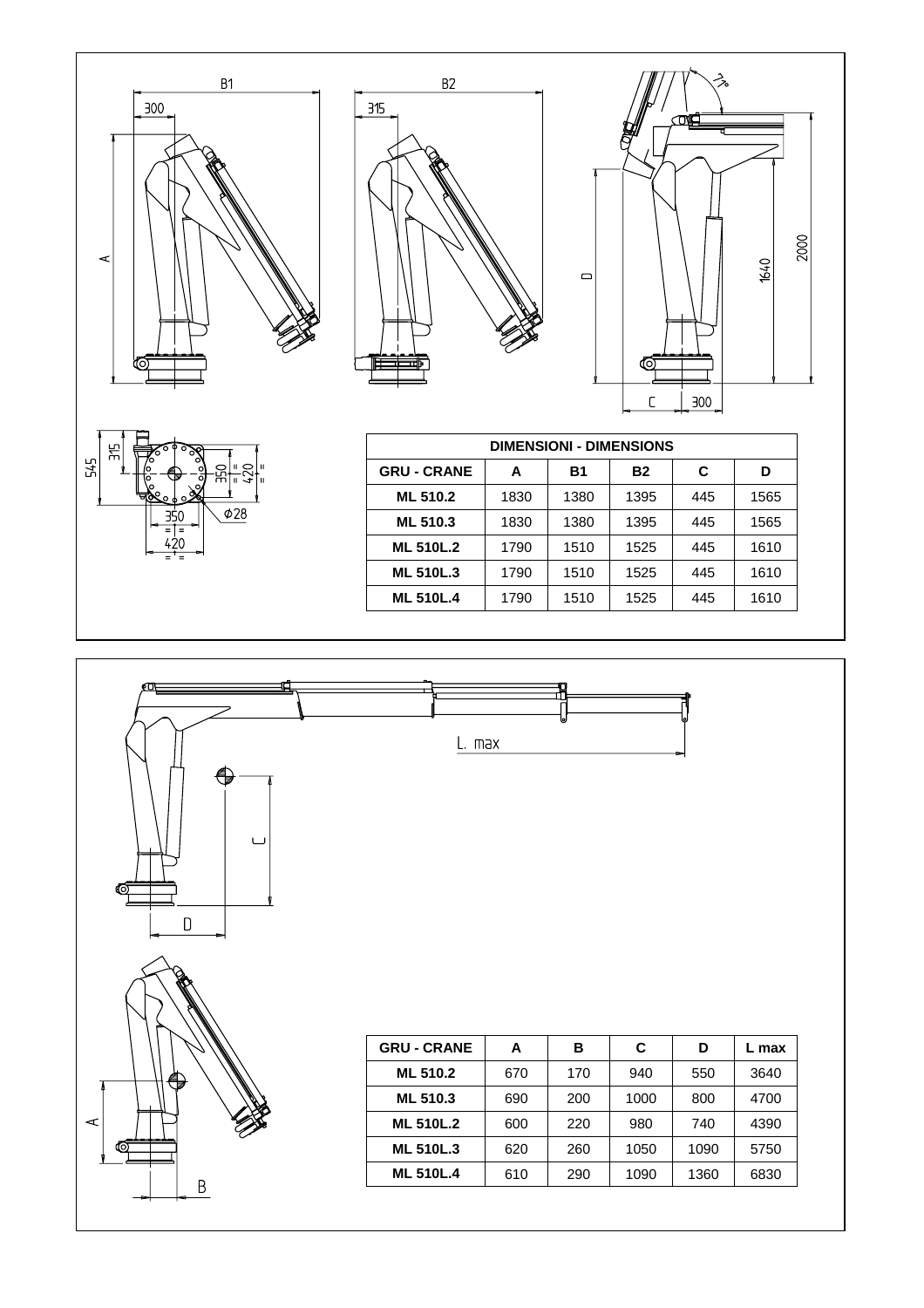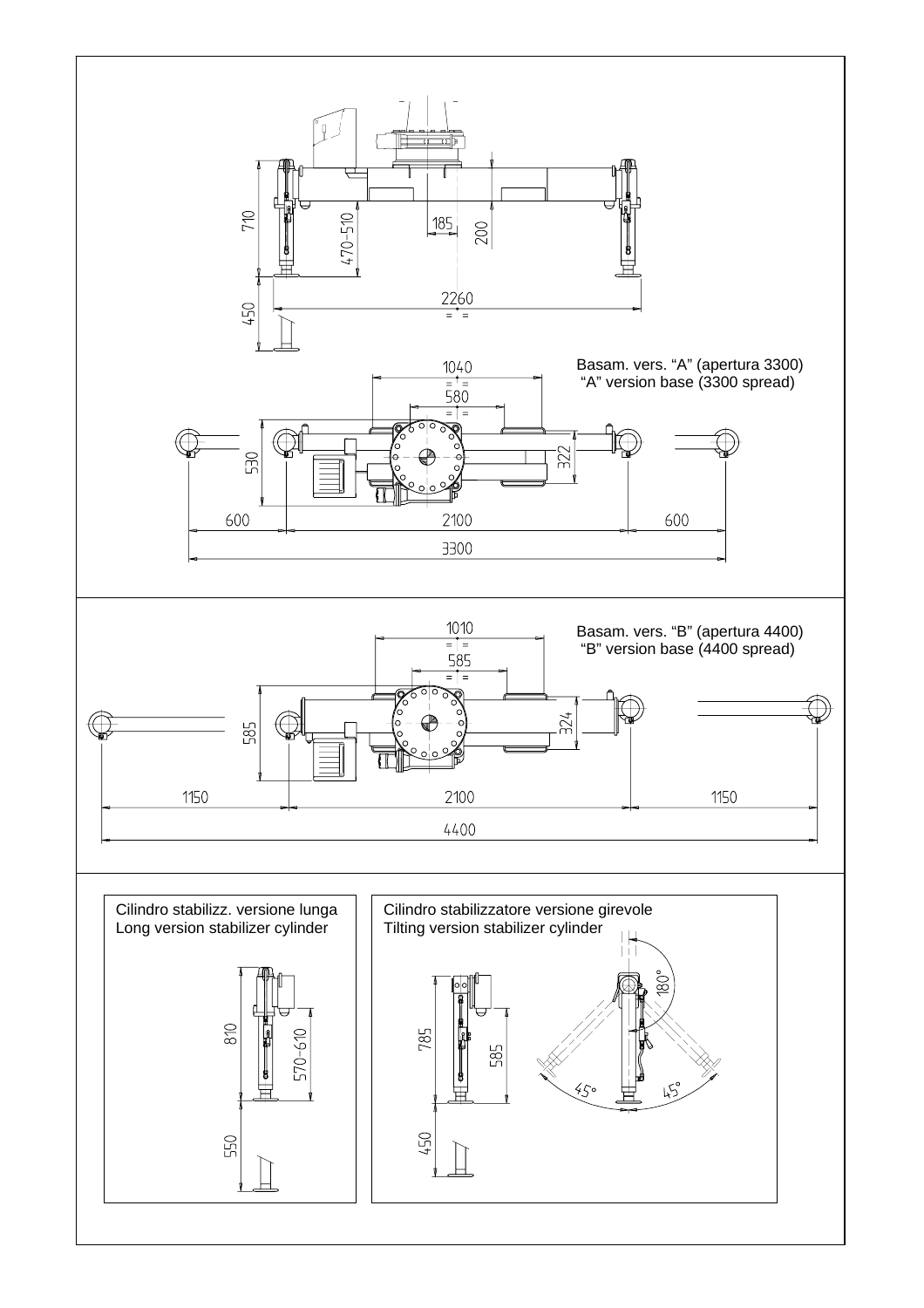| <b>DATI TECNICI - TECHNICAL DATA</b>              |             | <b>VERSIONE – VERSION</b> |      |                                             |      |                  |  |  |  |
|---------------------------------------------------|-------------|---------------------------|------|---------------------------------------------|------|------------------|--|--|--|
|                                                   |             |                           |      | ML 510.2   ML 510.3   ML 510L.2   ML 510L.3 |      | <b>ML 510L.4</b> |  |  |  |
| CAPACITA' DI SOLLEVAMENTO<br><b>CRANE RATING</b>  |             |                           |      |                                             |      |                  |  |  |  |
|                                                   |             | 48                        |      |                                             |      |                  |  |  |  |
| N° SFILATE STANDARD<br>(IDRAULICHE)               | $N^{\circ}$ | $\overline{2}$            | 3    | 2                                           | 3    | 4                |  |  |  |
| STANDARD EXTENSIONS Nr. (HYDRAULICS)              |             |                           |      |                                             |      |                  |  |  |  |
| <b>SBRACCIO STANDARD</b>                          | m           | 3.64                      | 4.70 | 4.39                                        |      | 6.83             |  |  |  |
| <b>STANDARD OUTREACH</b>                          |             |                           |      |                                             | 5.75 |                  |  |  |  |
| ANGOLO DI ROTAZIONE                               | $\circ$     |                           |      |                                             |      |                  |  |  |  |
| <b>SLEWING ANGLE</b>                              |             | $330^\circ$               |      |                                             |      |                  |  |  |  |
| INCLINAZIONE MASSIMA                              | $\circ$     |                           |      |                                             |      |                  |  |  |  |
| MAXIMUM ANGLE SLOPE                               |             | $5^\circ$                 |      |                                             |      |                  |  |  |  |
| <b>COPPIA DI ROTAZIONE</b>                        |             | 8                         |      |                                             |      |                  |  |  |  |
| <b>SLEWING TORQUE</b>                             | kNm         |                           |      |                                             |      |                  |  |  |  |
| ALTEZZA SOLLEVAMENTO MAX. DALLA BASE              | 5.00<br>m   |                           | 6.00 | 5.70                                        | 7.00 | 8.00             |  |  |  |
| MAX. LIFTING HEIGHT FROM CRANE BASE               |             |                           |      |                                             |      |                  |  |  |  |
| PORTATA CONSIGLIATA                               |             | $15 \div 18$              |      |                                             |      |                  |  |  |  |
| SUGGESTED OIL FLOW                                |             |                           |      |                                             |      |                  |  |  |  |
| PRESSIONE MAX. DI ESERCIZIO                       |             | 230                       |      |                                             |      |                  |  |  |  |
| <b>MAX. WORKING PRESSURE</b>                      | bar         |                           |      |                                             |      |                  |  |  |  |
| PESO GRU BASE                                     |             | 465                       | 500  | 485                                         | 530  | 565              |  |  |  |
| <b>BASIC CRANE WEIGHT</b>                         | kg          |                           |      |                                             |      |                  |  |  |  |
| PESO BASAM. CON STABILIZZ. ESTENDIBILI, VERS. "A" |             | $240 \div 270$<br>kg      |      |                                             |      |                  |  |  |  |
| BASE WEIGHT WITH EXT. STABILIZERS, "A" VERS.      |             |                           |      |                                             |      |                  |  |  |  |
| PESO BASAM. CON STABILIZZ. ESTENDIBILI, VERS. "B" | kg          |                           |      |                                             |      |                  |  |  |  |
| BASE WEIGHT WITH EXT. STABILIZERS, "B" VERS.      |             | $305 \div 345$            |      |                                             |      |                  |  |  |  |

| <b>SPECIFICHE ARGANO - WINCH SPECIFICATIONS</b>         | <b>U.M.</b> |                   |  |  |
|---------------------------------------------------------|-------------|-------------------|--|--|
| ARGANO TIRO DIRETTO MAX. (3°STRATO)                     |             | 990 ("CE")        |  |  |
| MAX. WINCH SINGLE LINE CAPACITY (3 <sup>rd</sup> LAYER) | kg          | 1000 (EXTRA "CE") |  |  |
| VELOCITA' SALITA FUNE (3°STRATO)                        |             |                   |  |  |
| ROPE RAISING SPEED (3rd LAYER)                          | m/min       | 15                |  |  |
| VELOCITA' DISCESA FUNE (3°STRATO)                       |             |                   |  |  |
| ROPE LOWERING SPEED (3rd LAYER)                         | m/min       | 20                |  |  |
| <b>DIAMETRO FUNE</b>                                    |             | 8                 |  |  |
| <b>ROPE DIAMETER</b>                                    | mm          |                   |  |  |
| LUNGHEZZA FUNE                                          |             | 30                |  |  |
| <b>ROPE LENGTH</b>                                      | m           |                   |  |  |
| PESO KIT ARGANO                                         |             | 75                |  |  |
| WINCH KIT WEIGHT                                        | kg          |                   |  |  |

| <b>TEMPI DI FUNZIONAMENTO</b> |                |                |                      |       |        |        | <b>OPERATING TIMES</b> |       |                     |        |        |        |
|-------------------------------|----------------|----------------|----------------------|-------|--------|--------|------------------------|-------|---------------------|--------|--------|--------|
| ROTAZ.                        | SOLLEV.        | <b>DISCESA</b> | <b>USCITA</b>        |       |        |        | <b>RIENTRO</b>         |       |                     |        |        |        |
| SLEW.                         | <b>LIFTING</b> | LOWER.         | <b>EXTENSION OUT</b> |       |        |        |                        |       | <b>EXTENSION IN</b> |        |        |        |
| (rpm)                         | (sec)          | (sec)          | (sec)                |       |        |        |                        |       | (sec)               |        |        |        |
|                               |                |                | 510.2                | 510.3 | 510L.2 | 510L.3 | 510L.4                 | 510.2 | 510.3               | 510L.2 | 510L.3 | 510L.4 |
| 2.3                           | 21             | 13             | 17                   | 22    | 20     | 31     | 36                     | 10    | 12                  | 12     | 18     | 21     |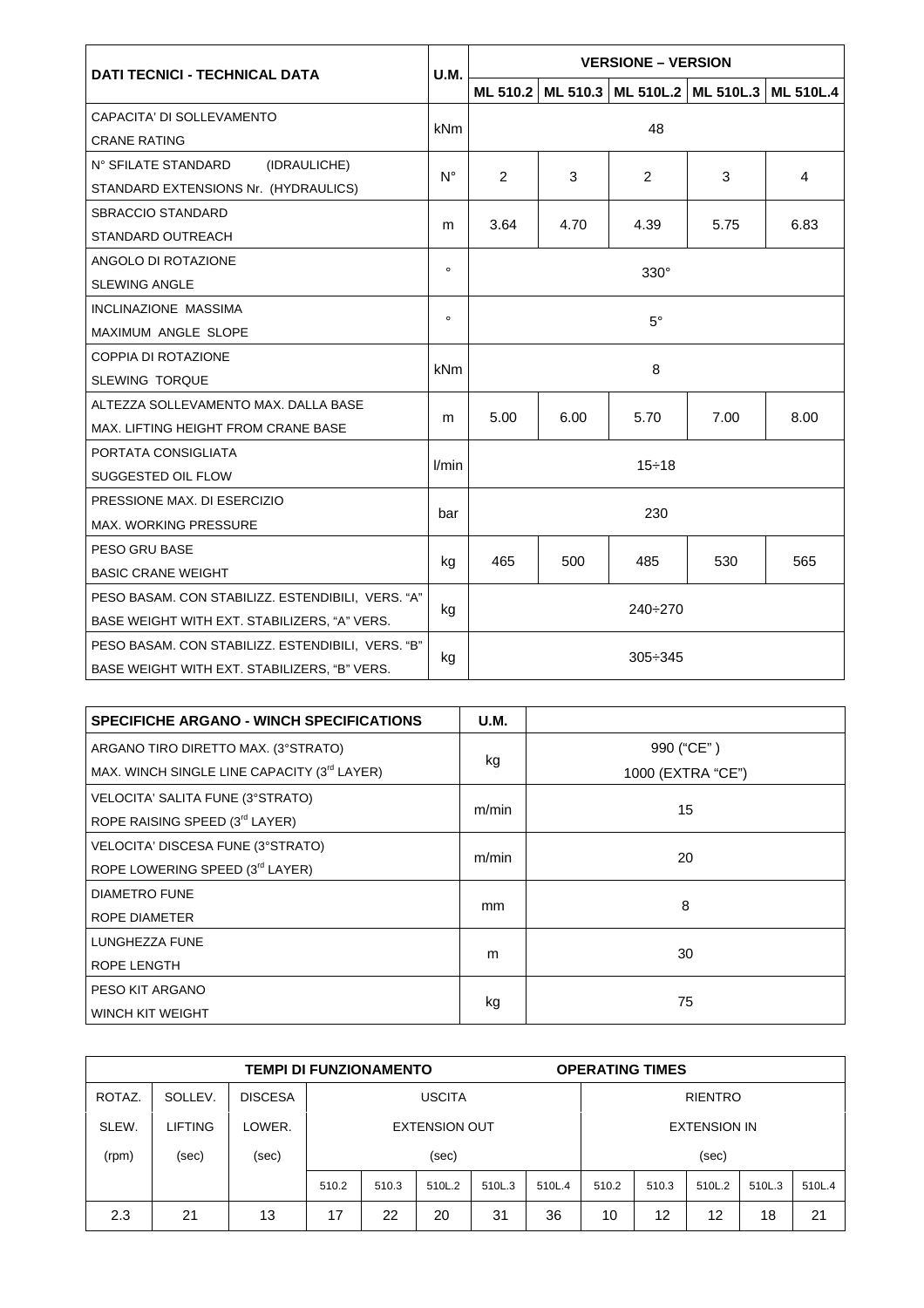

 Nella versione "**LM**", le prolunghe meccaniche non sono controllate dal limitatore In the "**LM**" version, the mechanical extensions are not controlled by the load limiter